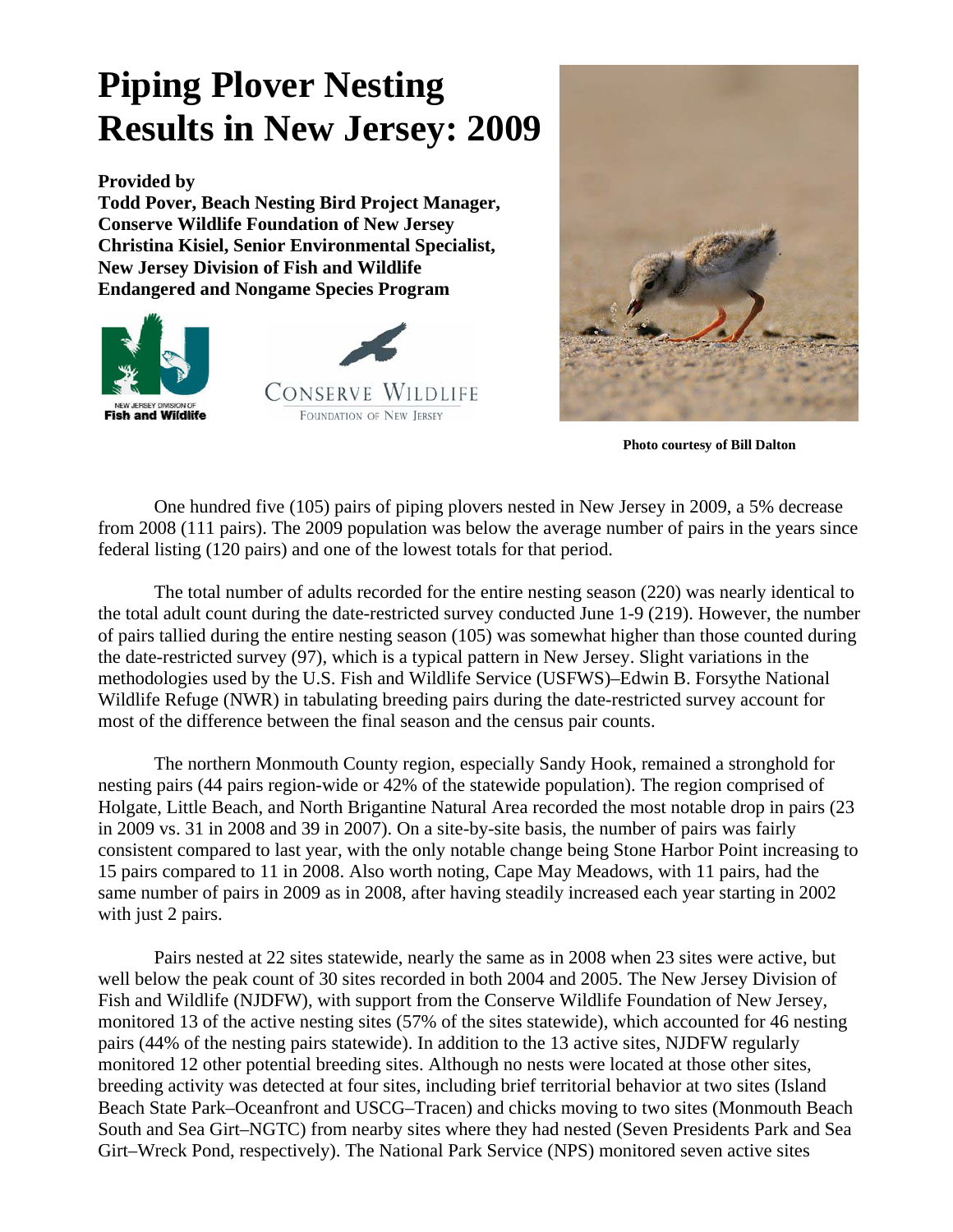within Gateway National Recreation Area – Sandy Hook Unit, as well as one site that was inactive in 2009 (South Fee). The USFWS-Edwin B. Forsythe NWR monitored two active sites (Holgate and Little Beach). The USFWS-Cape May NWR monitored two sites that ultimately did not have nests (Two-Mile Beach-Cape May NWR and Coast Guard-LSU), although some breeding activity was detected during the season. The Nature Conservancy (TNC) co-monitored one active nesting site, the portion of Cape May Meadows they own.

 Pair-nest success (the percentage of pairs that successfully hatch young from at least one nest) for the state was up in 2009 as compared to 2008 (66% vs. 52%, respectively), and above the average for the period since federal listing (58%). Pair-nest success was especially strong in the northern Monmouth County region where three-quarters (75%) of the pairs (44) hatched young. Looking at only NJDFW-monitored sites, pair-nest success was nearly the same in 2009 compared to 2008 (52% vs. 55%, respectively).

The statewide fledgling rate, which incorporates data collected by NJDFW and other state cooperators (USFWS, NPS, and TNC) was 1.05 fledges per pair, significantly higher than in 2008 (0.64 fledges/pair). Productivity at NJDFW-monitored sites (0.48 fledges/pair for 46 pairs) was well below the statewide average and below last year's NJDFW level (0.61 fledges/pair). The poor results at NJDFW-monitored sites in 2009 were, to a large degree, the result of severe flooding at the nesting site with the most pairs in the state (Stone Harbor Point) and at another inlet site managed by NJDFW (North Brigantine Natural Area).

Statewide productivity in 2009 continued the recent trend of being below the 1.24 fledges per pair for population maintenance and even further below the 1.50 fledges per pair recovery goal, as indicated in the USFWS Recovery Plan (USFWS, 1996). However, statewide productivity (1.05 fledges/pair) strongly improved compared to the previous five years, especially the past two years (0.64 and 0.67 fledges/pair in 2008 and 2007, respectively). Furthermore, although the 1.05 chicks fledged per pair in New Jersey in 2009 was still below the USFWS targets for maintaining the population or recovery, productivity above the 1.00 level has generally resulted in population increases (or at least slowed decreases) in subsequent years in New Jersey. In fact, recent analysis of range wide (Atlantic Coast) population and productivity data collected since federal listing indicates there are regional differences in these thresholds. Among the U.S. recovery units, differences are apparent by latitude, with lower annual productivity levels being necessary to create a stationary population as you move from north to south (Hecht and Melvin, 2009). Data from New Jersey suggest a fledgling rate of 0.99 chicks per pair is sufficient to maintain a stationary population in that region (Melvin and Hecht, personal communication). Based on the 2009 fledgling rate, New Jersey might see a rebound in its piping plover population next year, although more sustained higher productivity will be necessary to produce any significant long-term population growth in the state.

Productivity varied considerably by individual site and region, which is a typical pattern. The northern Monmouth County region fledged 1.52 chicks per pair (44 pairs) just above the USFWS recovery goal (1.50 fledges/pair). Robust productivity in that region was largely responsible for the strong increase in productivity on a statewide basis this year: 61% (67 of 110) of the chicks fledged for the entire state came from that region alone. Of note, this was the second year of an intensive predator removal effort at Sandy Hook targeting red fox; that effort appears to be paying dividends as Sandy Hook recorded 1.57 fledges per pair (35 pairs), a strong increase from the recent years prior to the predator control effort when fox activity was high at the site and productivity was much lower. The region comprised of Holgate, Little Beach, and North Brigantine Natural Area recorded productivity of 1.04 fledges per pair (23 pairs), largely a result of especially strong productivity at Little Beach (1.80 fledges/pair for 10 pairs). The southern portion of the state pooled together produced just 0.47 fledges per pair (36 pairs). Stone Harbor Point, which is in the southern region and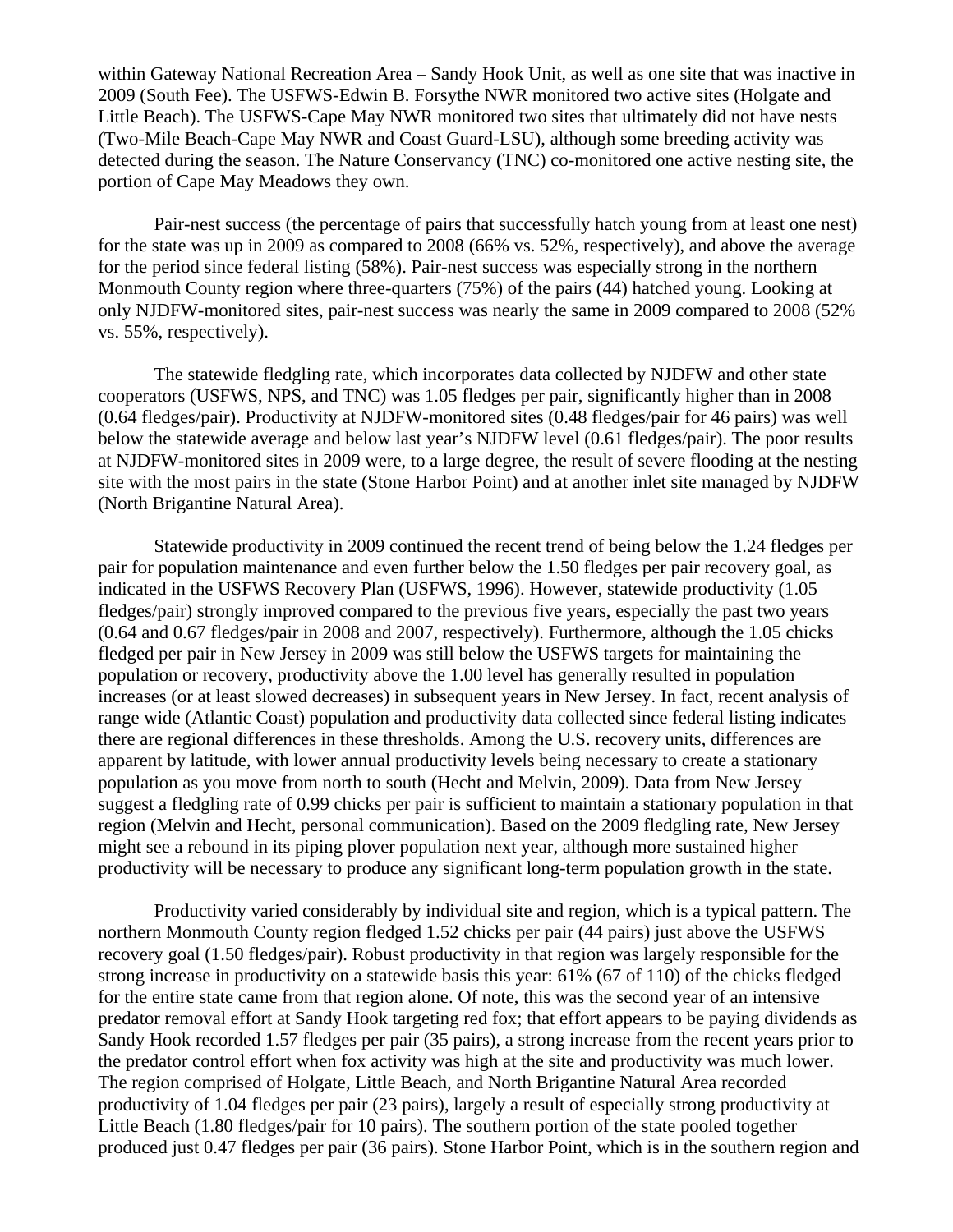had the most nesting pairs (15) of any individual site in the state, fledged just 0.20 chicks per pair. In the southern region, Cape May Meadows fared best with 0.91 fledges per pair (11 pairs), the same as last year, but still somewhat below expectations as this has been a particularly productive site in New Jersey in recent years with productivity at or above USFWS recovery goals between 2004-2007.

Factors impacting piping plover productivity vary considerably from site to site and year to year. Causes of nest failure are typically well documented but brood losses are more difficult to ascertain as direct mortality (or evidence of) is not frequently observed. Flooding was, by far, the leading cause of nest failure statewide in 2009, accounting for 58% of the nests lost. Especially high tides occurred coast wide in late May and again in late June, with several low-lying inlet sites (Stone Harbor Point and North Brigantine Natural Area) that hosted a concentration of nesting piping plovers being particularly hard hit. Nest abandonment was the next highest cause of nest failure (26%), followed by predation (11%), and human disturbance (2%). Two nests (3%) were lost to other causes. Nest predation was notably lower in 2009 than in recent years, in part, because of a reduction in nests destroyed by red fox at Sandy Hook. It is also likely that predation contributed less to nest loss this year because at some sites nests were lost to flooding before predator activity became a factor.

## **Literature Cited**

Hecht, A, S. M. Melvin. 2009. Population Trends of Atlantic Coast Piping Plovers, 1986-2006. Waterbirds 32(a):64-72.

Melvin, S. M., A. Hecht. 33<sup>rd</sup> Annual Meeting – Waterbird Society. November 5, 2009. Cape May, New Jersey.

U.S. Fish & Wildlife Service. 1996. Piping Plover *(Charadrius melodus)*, Atlantic Coast Population, Revised Recovery Plan. Hadley, MA. 258 pp.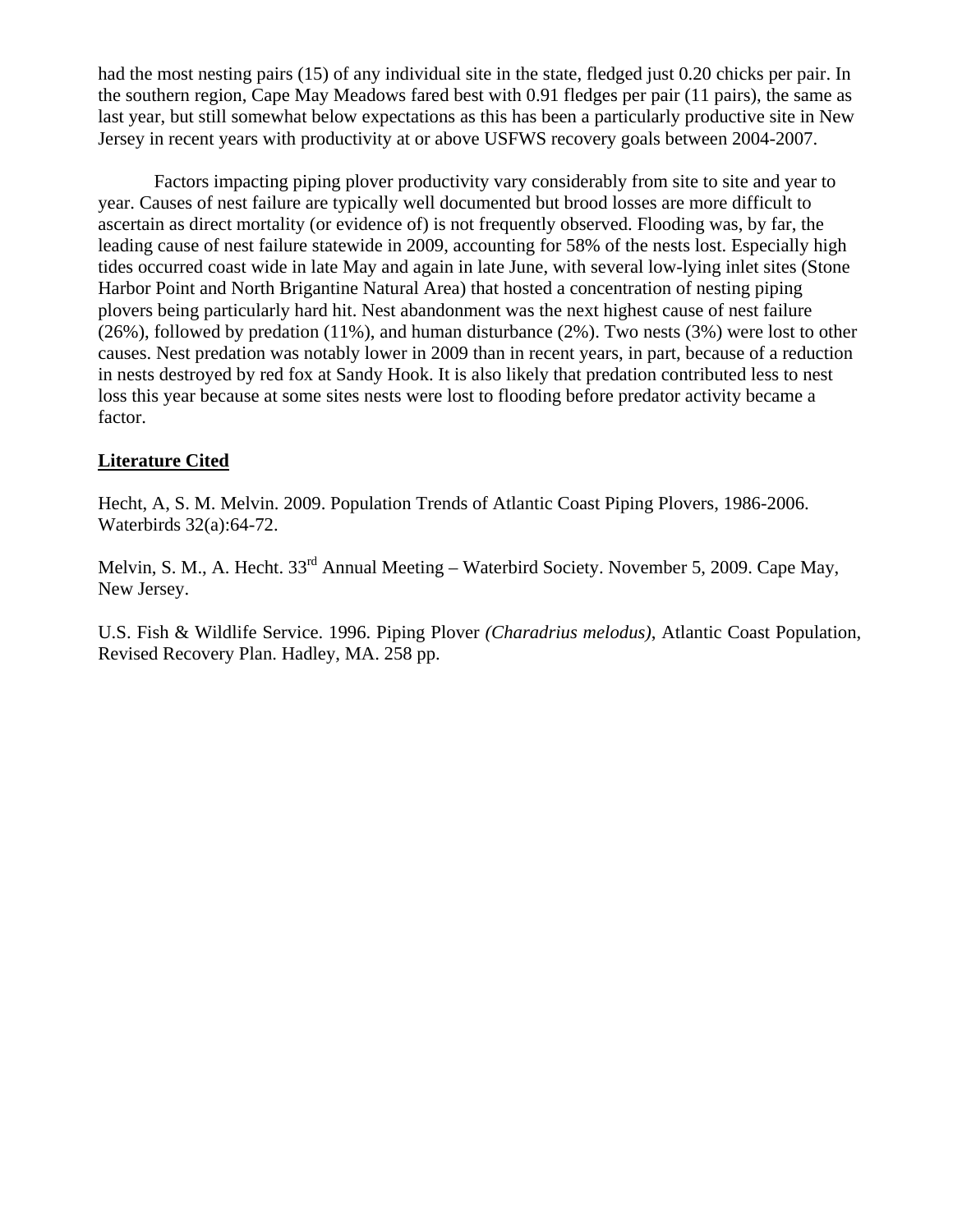**Table 1. Number of pairs of piping plovers at New Jersey nesting sites: 2000-2009.** 

|                                | 2000                    | 2001             | 2002                    | 2003                     | 2004             | 2005             | 2006             | 2007             | 2008             | 2009             |
|--------------------------------|-------------------------|------------------|-------------------------|--------------------------|------------------|------------------|------------------|------------------|------------------|------------------|
| Sandy Hook NRA                 | 29                      | 31               | 35                      | 38                       | 32               | 22               | 22               | 30               | $32^3$           | 35               |
| Coast Guard                    | 5                       | 6                | 7                       | 8                        | 7                | 3                | 4                | $\overline{4}$   | $\overline{4}$   | $\overline{4}$   |
| North Beach                    | 12                      | 11               | 9                       | 9                        | 10               | 6                | $\overline{4}$   | 8                | 8                | 9                |
| North Gunnison                 | $\mathfrak{Z}$          | $\mathfrak{Z}$   | 4                       | 5                        | 3                | $\overline{c}$   | 3                | $\overline{4}$   | $\overline{7}$   | 9                |
| <b>South Gunnsion</b>          | $\theta$                | $\theta$         | 1                       | $\boldsymbol{l}$         | 1                | 0                | $\theta$         | 1                | $\overline{c}$   | 5                |
| Critical Zone                  | $\theta$                | 1                | $\overline{\mathbf{c}}$ | $\overline{4}$           | 3                | 3                | 3                | 4                | $\overline{4}$   | $\overline{c}$   |
| Hidden Beach                   | 3                       | $\mathfrak{Z}$   | 5                       | $\overline{4}$           | 3                | $\mathfrak{Z}$   | 3                | 4                | $\overline{c}$   | $\mathfrak{Z}$   |
| Fee Beach                      | 6                       | 7                | 7                       | 6                        | $\overline{4}$   | $\overline{4}$   | $\overline{4}$   | $\overline{4}$   | $5^3$            | 3                |
| South Fee Beach                | $\theta$                | $\theta$         | 0                       | 1                        | 1                | 1                | 1                | 1                | $2^3$            | $\overline{0}$   |
| Sea Bright North               | 3                       | 3                | 5                       | 7                        | 5                | 7                | 7                | 8                | 8                | 6                |
| Monmouth Beach North           | 4                       | 4                | 3                       | $\overline{2}$           | 4                | 3                | 3                | 1                | 1                | 1                |
| Monmouth Beach South           | 1                       | 1                | 1                       | $\theta$                 | $\theta$         | $\boldsymbol{0}$ | $\boldsymbol{0}$ | $\boldsymbol{0}$ | $\boldsymbol{0}$ | 0                |
| <b>Seven Presidents Park</b>   | 0                       | $\overline{0}$   | $\boldsymbol{0}$        | 1                        | 1                | 1                | $\overline{2}$   | 3                | 3                | $\overline{c}$   |
| Long Branch                    | $\theta$                | $\boldsymbol{0}$ | $\boldsymbol{0}$        | 1                        | $\boldsymbol{0}$ | $\boldsymbol{0}$ | $\boldsymbol{0}$ | $\boldsymbol{0}$ | $\mathbf{0}$     | $\boldsymbol{0}$ |
| <b>Region 2 subtotal</b>       | 37                      | 39               | 44                      | 49                       | 42               | 33               | 34               | 42               | 44               | 44               |
| Sea Girt - Wreck Pond          | $\mathbf{0}$            | $\overline{0}$   | $\theta$                | 1                        | 1                | 1                | $\overline{0}$   | 1                | $\mathbf{0}$     | 1                |
| Sea Girt - NGTC                | $\boldsymbol{0}$        | $\boldsymbol{0}$ | 1                       | $\boldsymbol{0}$         | $\boldsymbol{0}$ | $\boldsymbol{0}$ | $\boldsymbol{0}$ | 1                | $\boldsymbol{0}$ | $\boldsymbol{0}$ |
| Island Beach SP - Dike         | $\boldsymbol{0}$        | $\boldsymbol{0}$ | $\boldsymbol{0}$        | $\overline{c}$           | 3                | $\overline{2}$   | $\boldsymbol{0}$ | $\boldsymbol{0}$ | $\boldsymbol{0}$ | $\boldsymbol{0}$ |
| <b>Barnegat Light</b>          | 3                       | $\overline{c}$   | 3                       | 3                        | 3                | 4                | 3                | 4                | 3                | 1                |
| <b>Region 3 subtotal</b>       | $\overline{\mathbf{3}}$ | $\overline{2}$   | 4                       | 6                        | 7                | 7                | 3                | 6                | 3                | $\overline{2}$   |
| Holgate                        | 19                      | 19               | 14                      | 13                       | 16               | 13               | 16               | 14               | 11               | 7                |
| Little Beach                   | 8                       | 12               | 17                      | 19                       | 19               | 11               | 12               | 17               | 12               | 10               |
| North Brigantine NA            | 11                      | 12               | 15                      | 17                       | 8                | 8                | 8                | 8                | 8                | 6                |
| <b>Region 4 subtotal</b>       | 38                      | 43               | 46                      | 49                       | 43               | 32               | 36               | 39               | 31               | 23               |
| Brigantine - Inlet (Cove)      | $\boldsymbol{0}$        | $\boldsymbol{0}$ | 1                       | $\boldsymbol{0}$         | $\boldsymbol{0}$ | $\overline{0}$   | $\boldsymbol{0}$ | $\mathbf{0}$     | $\boldsymbol{0}$ | $\boldsymbol{0}$ |
| Seaview Harbor Marina          | $\boldsymbol{0}$        | $\boldsymbol{0}$ | $\boldsymbol{0}$        | $\overline{0}$           | $\boldsymbol{0}$ | $1^3$            | $\boldsymbol{0}$ | $\theta$         | $\boldsymbol{0}$ | $\boldsymbol{0}$ |
| Ocean City - North             | 5                       | 8                | 8                       | $\overline{c}$           | 1                | $1^3$            | $\boldsymbol{0}$ | $\boldsymbol{0}$ | $\boldsymbol{0}$ | $\boldsymbol{0}$ |
| Ocean City - Center            | 8                       | 9                | 8                       | 8                        | 8                | 5                | 7                | $\overline{4}$   | 3                | 1                |
| <b>Region 5 subtotal</b>       | 13                      | 17               | 17                      | 10                       | 9                | 6                | 7                | 4                | 3                | 1                |
| Corson's Inlet SP              | 1                       | 1                | 1                       | 2                        | 3                | $\overline{c}$   | $\overline{c}$   | 2                | $\mathbf{1}$     | 2                |
| Strathmere NA                  | $\boldsymbol{0}$        | $\boldsymbol{0}$ | $\boldsymbol{0}$        | $\overline{0}$           | $\overline{0}$   | 1                | $\mathbf{1}$     | $\theta$         | $\boldsymbol{0}$ | $\overline{0}$   |
| Strathmere (Upper Twp.)        | $\boldsymbol{0}$        | $\boldsymbol{0}$ | $\boldsymbol{0}$        | 1                        | 1                | 1                | $\boldsymbol{0}$ | $\boldsymbol{0}$ | $\boldsymbol{0}$ | $\boldsymbol{0}$ |
| Whale Beach                    | $\theta$                | $\boldsymbol{0}$ | 1                       | 0                        | $\theta$         | 0                | $\boldsymbol{0}$ | $\theta$         | $\boldsymbol{0}$ | $\boldsymbol{0}$ |
| Sea Isle - South               | 0                       | 1                | $\boldsymbol{0}$        | $\boldsymbol{0}$         | $\boldsymbol{0}$ | $\boldsymbol{0}$ | $\boldsymbol{0}$ | $\theta$         | $\boldsymbol{0}$ | 0                |
| Townsend's Inlet               | 0                       | 1                | 1                       | 1                        | 1                | 1                | $\boldsymbol{0}$ | $\boldsymbol{0}$ | $\boldsymbol{0}$ | $\boldsymbol{0}$ |
| Avalon - North                 | 1                       | 1                | $\boldsymbol{0}$        | $\theta$                 | $\theta$         | $\boldsymbol{0}$ | $\boldsymbol{0}$ | $\theta$         | $\boldsymbol{0}$ | 0                |
| <b>Avalon - Dunes</b>          | 3                       | 4                | 7                       | 8                        | 8                | 5                | 4                | 5                | 4                | 4                |
| <b>Region 6 subtotal</b>       | 5                       | 8                | 10                      | 12                       | 13               | 10               | 7                | 7                | 5                | 6                |
| Stone Harbor Point             | $\mathfrak s$           | 5                | 6                       | 6                        | 9                | 10               | 17               | 17               | 11               | 15               |
| Champagne Island               | $\mathbf{0}$            | $\boldsymbol{0}$ | $\boldsymbol{0}$        | $\boldsymbol{0}$         | 1                | 1                | 2                | 1                | $\boldsymbol{0}$ | $\overline{0}$   |
| N.Wildwood - Hereford Inlet    | $\mathbf{0}$            | $\boldsymbol{0}$ | 3                       | 3                        | $\overline{4}$   | 3                | 3                | $\overline{c}$   | 1                | 2                |
| Two-Mile Beach                 | 1                       | 1                | 2                       | $\overline{c}$           | 1                | 1                | 1                | $\overline{c}$   | 0                | 0                |
| Cape May NWR                   | $\theta$                | $\boldsymbol{0}$ | $\theta$                | 0                        | $\theta$         | $\theta$         | $\theta$         | 1                | 0                | 0                |
| Coast Guard - LSU <sup>1</sup> | 1                       | 1                | $\overline{\mathbf{c}}$ | $\overline{c}$           | 1                | 1                | 1                | 1                | 0                | 0                |
| <b>Coast Guard - TRACEN</b>    | 5                       | $\overline{2}$   | 3                       | $\overline{\mathcal{L}}$ | 1                | 3                | $\boldsymbol{0}$ | $\overline{2}$   | 1                | 0                |
| Cape May City                  | 1                       | $\overline{c}$   | 1                       | $\boldsymbol{0}$         | 1                | $\boldsymbol{0}$ | $\boldsymbol{0}$ | $\boldsymbol{0}$ | 1                | 1                |
| Cape May Meadows               | $\overline{4}$          | 3                | $\overline{\mathbf{c}}$ | 3                        | 4                | 5                | 6                | 7                | 11               | 11               |
| The Nature Conservancy         | 3                       | 2                | 2                       | $\overline{c}$           | 1                | $4^3$            | 3                | $\overline{4}$   | 7                | 7                |
| Cape May Point $SP2$           | 1                       | 1                | $\mathcal O$            | 1                        | 3                | $2^3$            | 3                | 3                | 4                | 4                |
| <b>Region 7 subtotal</b>       | 16                      | 13               | 17                      | 18                       | 21               | 23               | 29               | 31               | 25               | 29               |
| <b>Total Pairs</b>             | 112                     | 122              | 138                     | 144                      | 135              | 111              | 116              | 129              | 111              | 105              |
| <b>Pairs at NJDFW sites</b>    | 52                      | 57               | 68                      | 70                       | 66               | 61               | 62               | 62               | 49               | 46               |

<sup>1</sup> Prior to 2002 this site was co-monitored by New Jersey Division of Fish and Wildlife (NJDFW).

 $^1$  Prior to 2002 this site was co-monitored by New Jersey Division of Fish and Wildlife (NJDFW).<br>
<sup>2</sup> Starting in 2003 this site was monitored by NJDFW.<br>
<sup>3</sup> The same pair nested at two nearby sites. Therefore "subtotal Note: Sites in *italics* were monitored by agencies other than NJDFW: Sandy Hook by National Park Service, Holgate and Little Beach by USFWS - Edwin B. Forsythe NWR, Two-Mile Beach by USFWS – Cape May NWR, and Cape May Meadows - TNC by The Nature Conservancy by TNC - Delaware Bayshores Office.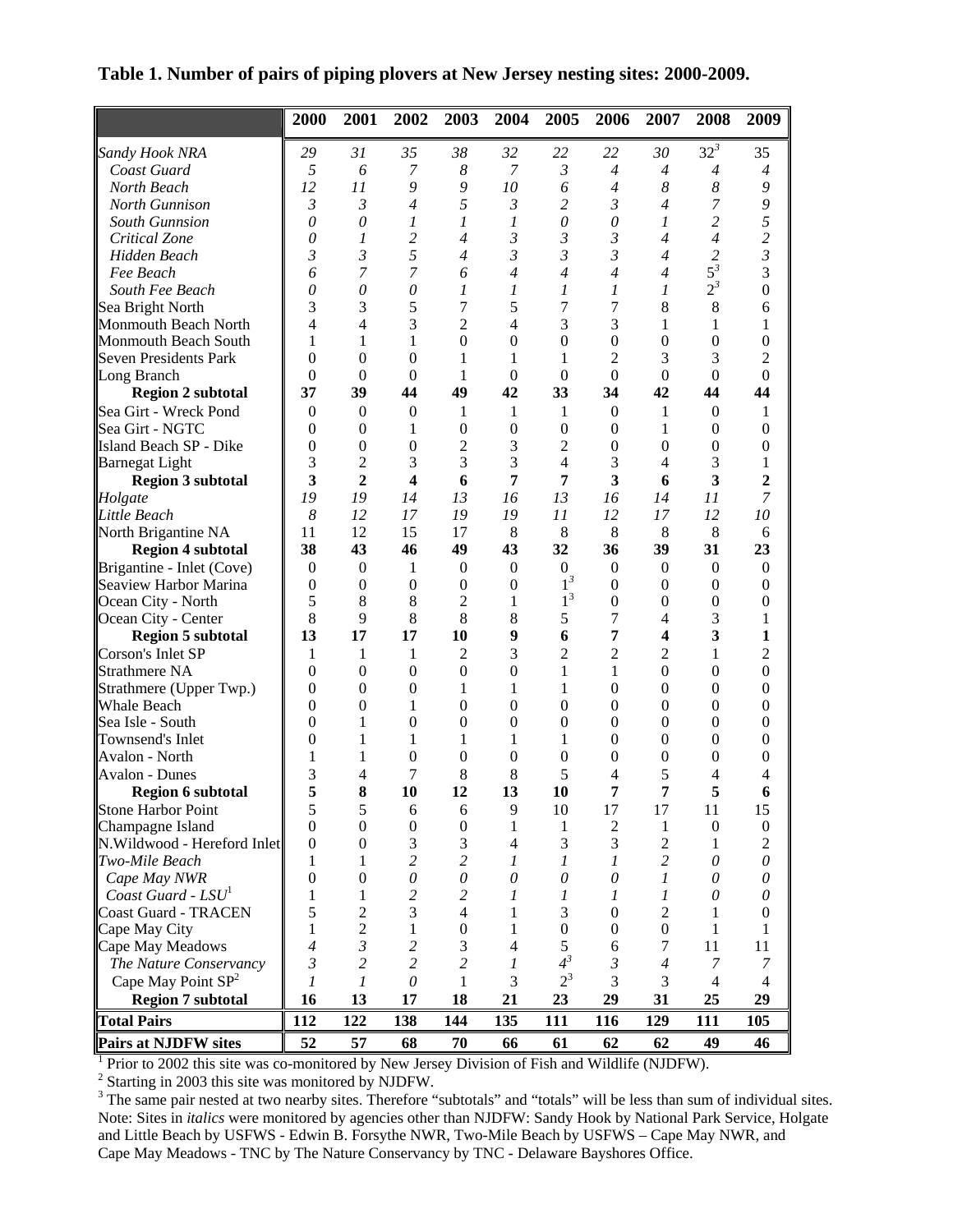## Window Census Count **Final Season Count # Pairs # Unpaired Adults # Total Adults # Pairs # Unpaired Adults # Total Adults**  *Sandy Hook Coast Guard* 3 0 6 4 0 8 *Sandy Hook North Beach* 9 0 18 9 0 18 *Sandy Hook North Gunnison* 9 0 18 9 0 18 *Sandy Hook South Gunnison* 5 0 10 5 0 10 *Sandy Hook Critical Zone* 2 0 4 2 0 4 *Sandy Hook Hidden Beach* 4 0 8 3 0 6 *Sandy Hook Fee Beach* 3 0 6 3 0 6 *Sandy Hook South Fee Beach*  $\begin{array}{|c|c|c|c|c|} \hline 0 & 0 & 0 & 0 & 0 \ \hline \end{array}$ Sea Bright North  $\begin{array}{|c|c|c|c|c|c|c|c|} \hline \end{array}$  5 1 11  $\begin{array}{|c|c|c|c|c|c|} \hline \end{array}$  6 0 11 Monmouth Beach North  $\begin{array}{|c|c|c|c|c|c|c|c|} \hline \end{array}$  1 0 2  $\begin{array}{|c|c|c|c|c|c|} \hline \end{array}$  1 0 2 Monmouth Beach South  $\begin{array}{ccccccc} \parallel & 0 & 0 & 0 & \parallel & 0 & 0 \end{array}$ Seven Presidents Park  $\begin{array}{|c|c|c|c|c|c|c|c|c|} \hline \end{array}$  2 0 4  $\begin{array}{|c|c|c|c|c|c|c|} \hline 2 & 0 & 4 & 2 & 0 & 4 \ \hline \end{array}$ Long Branch  $\begin{array}{ccccccccccc} \parallel & 0 & 0 & 0 & \parallel & 0 & 0 \end{array}$ **Region 2 subtotal**  43 1 87 **44** 0 87 Belmar - Shark River Inlet  $\begin{array}{|c|c|c|c|c|c|c|c|c|} \hline 0 & 0 & 0 & 0 & 0 \end{array}$ Sea Girt - Wreck Pond  $\begin{array}{ccc} 1 & 1 & 0 & 2 \end{array}$   $\begin{array}{ccc} 1 & 1 & 0 & 2 \end{array}$ Sea Girt - NGTC  $\begin{array}{|c|c|c|c|c|c|c|c|c|} \hline \multicolumn{1}{c|}{\text{Set}} & 0 & 0 & 0 & 0 & 0 \end{array}$ Island Beach SP - Dike  $\begin{array}{ccccccc} \parallel & 0 & 0 & 0 \end{array}$  0 0 0 0 0 High Bar  $\begin{array}{ccccccccccc} \parallel & 0 & 0 & 0 & \parallel & 0 & 0 & 0 \end{array}$ Barnegat Light 2 1 5 1 0 2 **Region 3 subtotal**  3 1 7 2 0 4 *Holgate* 5 4 14 7 0 14 *Little Beach* 7 16 30 10 10 30 North Brigantine NA 6 0 12 6 0 12 **Region 4 subtotal 18** 20 56 23 10 62 Brigantine Beach  $\begin{array}{ccccccc} \parallel & 0 & 0 & 0 & \parallel & 0 & 0 \end{array}$ Brigantine - Inlet (Cove)  $\begin{vmatrix} 0 & 0 & 0 \\ 0 & 0 & 0 \end{vmatrix}$  0 0 0 0 Seaview Harbor Marina  $\begin{array}{|c|c|c|c|c|c|c|c|c|} \hline \multicolumn{3}{c|}{0} & 0 & 0 & 0 & 0 \end{array}$ Ocean City - North  $\begin{array}{|c|c|c|c|c|c|c|c|} \hline \multicolumn{3}{c|}{\text{O}} & \multicolumn{3}{c|}{\text{O}} & \multicolumn{3}{c|}{\text{O}} & \multicolumn{3}{c|}{\text{O}} & \multicolumn{3}{c|}{\text{O}} & \multicolumn{3}{c|}{\text{O}} & \multicolumn{3}{c|}{\text{O}} & \multicolumn{3}{c|}{\text{O}} & \multicolumn{3}{c|}{\text{O}} & \multicolumn{3}{c|}{\text{O}} & \multicolumn{3}{c|}{\text{O}}$ Ocean City - Center  $\begin{array}{|c|c|c|c|c|c|c|c|c|} \hline \end{array}$  1 0 2  $\begin{array}{|c|c|c|c|c|c|c|c|} \hline \end{array}$  1 0 2 **Region 5 subtotal 1** 1 0 2 1 1 0 2 Corson's Inlet SP 2 0 4 2 0 4 Strathmere Natural Area 0 0 0 0 0 0 Strathmere (Upper Twp.) 0 0 0 0 0 0 Townsend's Inlet  $\begin{array}{ccccccc} \parallel & 0 & 0 & 0 & \parallel & 0 & 0 \end{array}$ Avalon - North  $\begin{array}{|c|c|c|c|c|c|c|c|} \hline \multicolumn{1}{c|}{0} & 0 & 0 & 0 & 0 \end{array}$ Avalon - Dunes  $\begin{array}{|c|c|c|c|c|c|} \hline & 4 & 0 & 8 & 4 & 0 & 8 \ \hline \end{array}$  **Region 6 subtotal 6 0 12 6 0 12**  Stone Harbor Point  $\begin{array}{|c|c|c|c|c|c|c|c|c|c|c|} \hline & & 13 & & 1 & & 26 & & 15 & & 0 & & 30 \\ \hline \end{array}$ Champagne Island 0 0 0 0 0 0 N. Wildwood - Hereford Inlet  $\begin{array}{|c|c|c|c|c|c|} \hline & 1 & 1 & 3 & 2 & 0 & 4 \ \hline \end{array}$ *2-Mile Beach - USFWS* 0 0 0 0 0 0 *2-Mile Beach - LSU* 0 0 0 0 0 0 Coast Guard -TRACEN  $\begin{array}{|c|c|c|c|c|c|c|c|c|} \hline \multicolumn{1}{c|}{\text{}} & 0 & 0 & 0 & 0 \\ \hline \multicolumn{1}{c|}{\text{}} & 0 & 0 & 0 & 0 \\ \hline \multicolumn{1}{c|}{\text{}} & 0 & 0 & 0 & 0 \\ \hline \multicolumn{1}{c|}{\text{}} & 0 & 0 & 0 & 0 \\ \hline \multicolumn{1}{c|}{\text{}} & 0 & 0 & 0 & 0 \\ \hline \multicolumn{1}{c|}{\text{}} & 0 & 0 &$ Cape May City  $\begin{array}{|c|c|c|c|c|c|c|c|} \hline & 1 & 0 & 2 & 1 & 0 & 2 \ \hline \end{array}$ *Cape May Meadows - TNC*  $\begin{array}{|c|c|c|c|c|} \hline \end{array}$  7 0 14  $\begin{array}{|c|c|c|c|c|} \hline \end{array}$  7 0 14 Cape May Meadows - CMPSP  $\begin{array}{|c|c|c|c|c|c|c|c|} \hline \end{array}$  4 1 9  $\begin{array}{|c|c|c|c|c|c|} \hline \end{array}$  4 0 8 Cape May Point - Borough 0 0 0 0 0 0 **Region 7 subtotal**  26 3 55 29 0 58 **Total 97 25 219 105 10 220**

## **Table 2. New Jersey piping plover window census results: June 1-9 2009.**

Note: Sites in *italics* were surveyed by agencies other than New Jersey Division of Fish and Wildlife: Sandy Hook by National Park Service, Holgate and Little Beach by USFWS - Edwin B. Forsythe NWR, Two-Mile Beach by USFWS – Cape May NWR, and Cape May Meadows – TNC by The Nature Conservancy by TNC - Delaware Bayshores Office.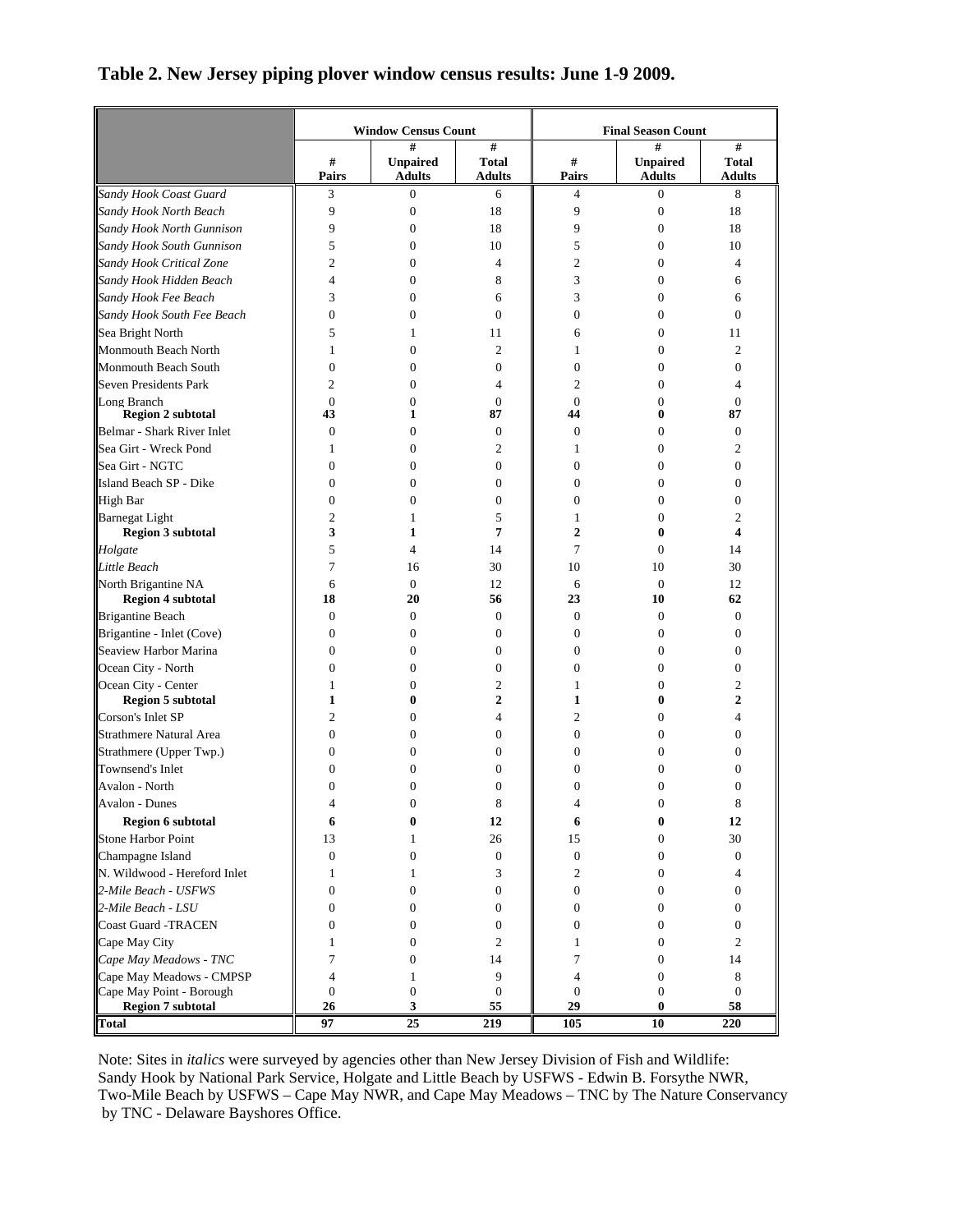**Table 3. New Jersey piping plover nesting summary by sites: 2009.** 

|                              | 2009           |                  |                             |                |        |                  |
|------------------------------|----------------|------------------|-----------------------------|----------------|--------|------------------|
|                              | #              | # Pairs          | # Chicks                    | Pair           | Fledge | <b>SP Fledge</b> |
| <b>SITE</b>                  | <b>Pairs</b>   | <b>Hatched</b>   | Fledged                     | <b>Success</b> | Rate   | Rate             |
| Sandy Hook NRA               | 35             | 26               | 55                          | 0.74           | 1.57   | 2.12             |
| Coast Guard                  | $\overline{4}$ | $\overline{4}$   | 6                           | 1.00           | 1.50   | 1.50             |
| North Beach                  | 9              | 7                | 19                          | 0.78           | 2.11   | 2.71             |
| <b>North Gunnison</b>        | 9              | 8                | 16                          | 0.89           | 1.78   | 2.00             |
| South Gunnison               | 5              | $\overline{2}$   | $\boldsymbol{l}$            | 0.40           | 0.20   | 0.50             |
| Critical Zone                | $\overline{c}$ | $\boldsymbol{l}$ | $\overline{c}$              | 0.50           | 1.00   | 2.00             |
| Hidden Beach                 | $\mathfrak{Z}$ | $\overline{2}$   | $\overline{4}$              | 0.67           | 1.33   | 2.00             |
| Fee Beach                    | $\mathfrak{Z}$ | $\overline{2}$   | $\mathcal I$                | 0.67           | 2.33   | 3.50             |
| Sea Bright North             | 6              | $\overline{4}$   | 5                           | 0.67           | 0.83   | 1.25             |
| Monmouth Beach North         | 1              | 1                | 3                           | 1.00           | 3.00   | 3.00             |
| <b>Seven Presidents Park</b> | $\overline{2}$ | $\overline{2}$   | $\overline{4}$              | 1.00           | 2.00   | 2.00             |
| <b>Region 2 Subtotal</b>     | 44             | 33               | 67                          | 0.75           | 1.52   | 2.03             |
| Sea Girt - Wreck Pond        | 1              | $\mathbf{1}$     | $\mathbf{1}$                | 1.00           | 1.00   | 1.00             |
| <b>Barnegat Light</b>        | 1              | $\mathbf{1}$     | $\mathbf{1}$                | 1.00           | 1.00   | 1.00             |
| <b>Region 3 Subtotal</b>     | $\overline{2}$ | $\boldsymbol{2}$ | $\overline{2}$              | 1.00           | 1.00   | 1.00             |
| Holgate                      | 7              | 5                | 6                           | 0.71           | 0.86   | 1.20             |
| Little Beach                 | 10             | $\tau$           | 18                          | 0.70           | 1.80   | 2.57             |
| North Brigantine NA          | 6              | $\overline{0}$   | $\overline{0}$              | 0.00           | 0.00   | 0.00             |
| <b>Region 4 Subtotal</b>     | 23             | 12               | 24                          | 0.52           | 1.04   | 2.00             |
| Ocean City - Center          | 1              | $\mathbf{1}$     | $\boldsymbol{0}$            | 1.00           | 0.00   | 0.00             |
| <b>Region 5 Subtotal</b>     | $\mathbf{1}$   | $\mathbf{1}$     | $\boldsymbol{0}$            | 1.00           | 0.00   | 0.00             |
| Corson's Inlet SP            | $\overline{2}$ | $\overline{c}$   | $\mathbf{1}$                | 1.00           | 0.50   | 0.50             |
| <b>Avalon Dunes</b>          | $\overline{4}$ | 3                | $\overline{c}$              | 0.75           | 0.50   | 0.67             |
| <b>Region 6 Subtotal</b>     | 6              | 5                | 3                           | 0.83           | 0.50   | 0.60             |
| <b>Stone Harbor Point</b>    | 15             | $\overline{4}$   | 3                           | 0.27           | 0.20   | 0.75             |
| N. Wildwood - Hereford       | $\overline{2}$ | $\mathbf{1}$     | $\mathbf{1}$                | 0.50           | 0.50   | 1.00             |
| Cape May City                | $\mathbf{1}$   | $\overline{0}$   | $\boldsymbol{0}$            | 0.00           | 0.00   | 0.00             |
| Cape May Meadows             | 11             | 11               | 10                          | 1.00           | 0.91   | 0.91             |
| The Nature Conservancy       | 7              | 7                | 9                           | 1.00           | 1.29   | 1.29             |
| Cape May Point SP            | 4              | $\overline{4}$   | $\mathcal{I}_{\mathcal{I}}$ | 1.00           | 0.25   | 0.25             |
| <b>Region 7 Subtotal</b>     | 29             | 16               | 14                          | 0.55           | 0.48   | 0.88             |
| <b>All NJ sites TOTAL</b>    | 105            | 69               | <b>110</b>                  | 0.66           | 1.05   | 1.59             |
| <b>NJDFW sites TOTAL</b>     | 46             | 24               | 22                          | 0.52           | 0.48   | 0.92             |
| # Active Sites               | 22             |                  |                             |                |        |                  |

Data for Sandy Hook NRA provided by The National Park Service.

Date for Holgate and Little Beach provided by the U.S. Fish and Wildlife Service - Edwin B. Forsythe NWR. Data for Cape May Meadows-The Nature Conservancy provided by The Nature Conservancy Delaware Bayshore Office. All other data provided by the New Jersey Division of Fish and Wildlife – Endangered and Nongame Species Program.

*Pair success* equals the percentage of pairs that hatched young (at least one chick observed).

*Fledge Rate* equals the number of chicks fledged per pair.

*Successful Pair (SP) Fledge Rate* equals the number of chicks fledged per pair that successfully hatched young.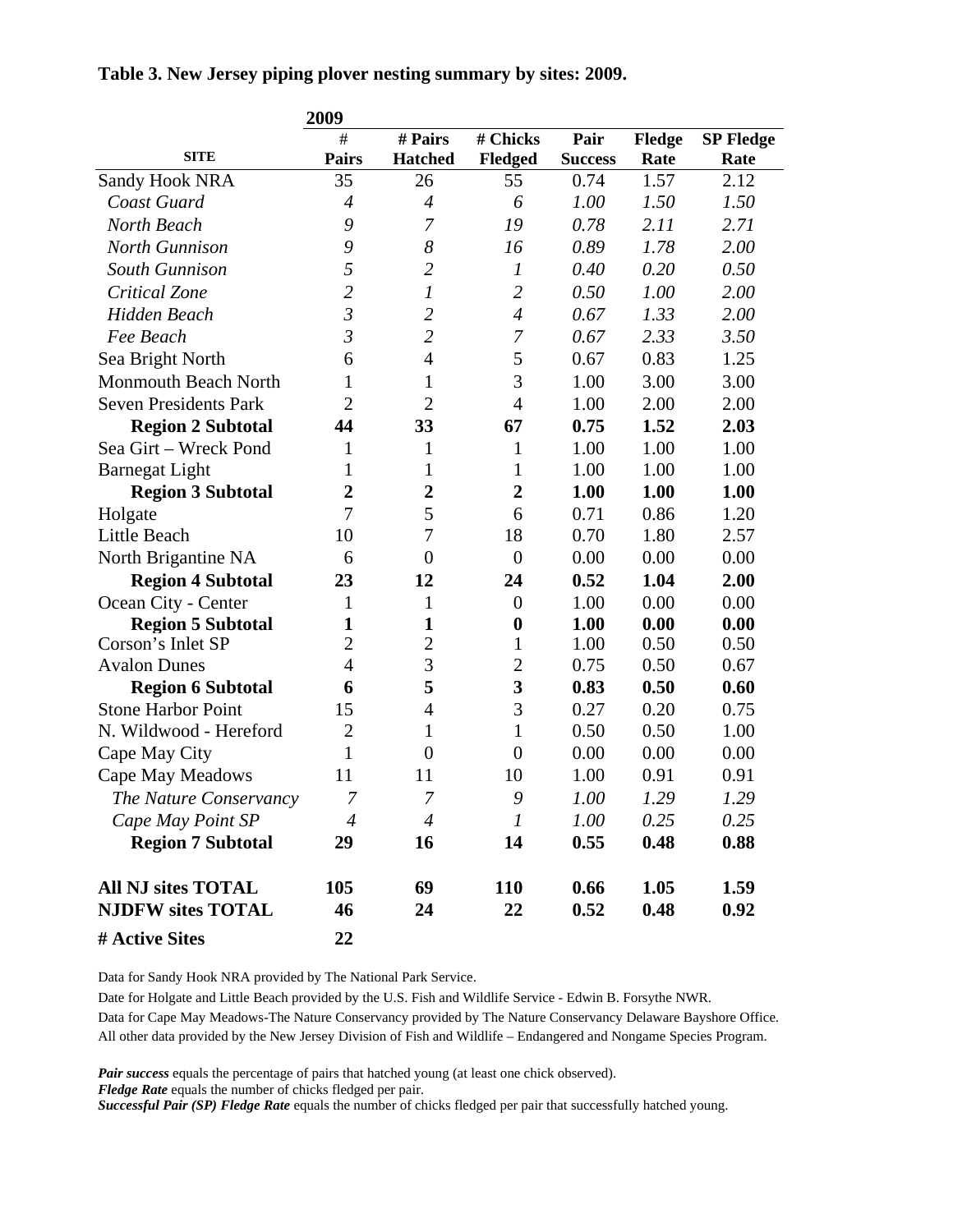